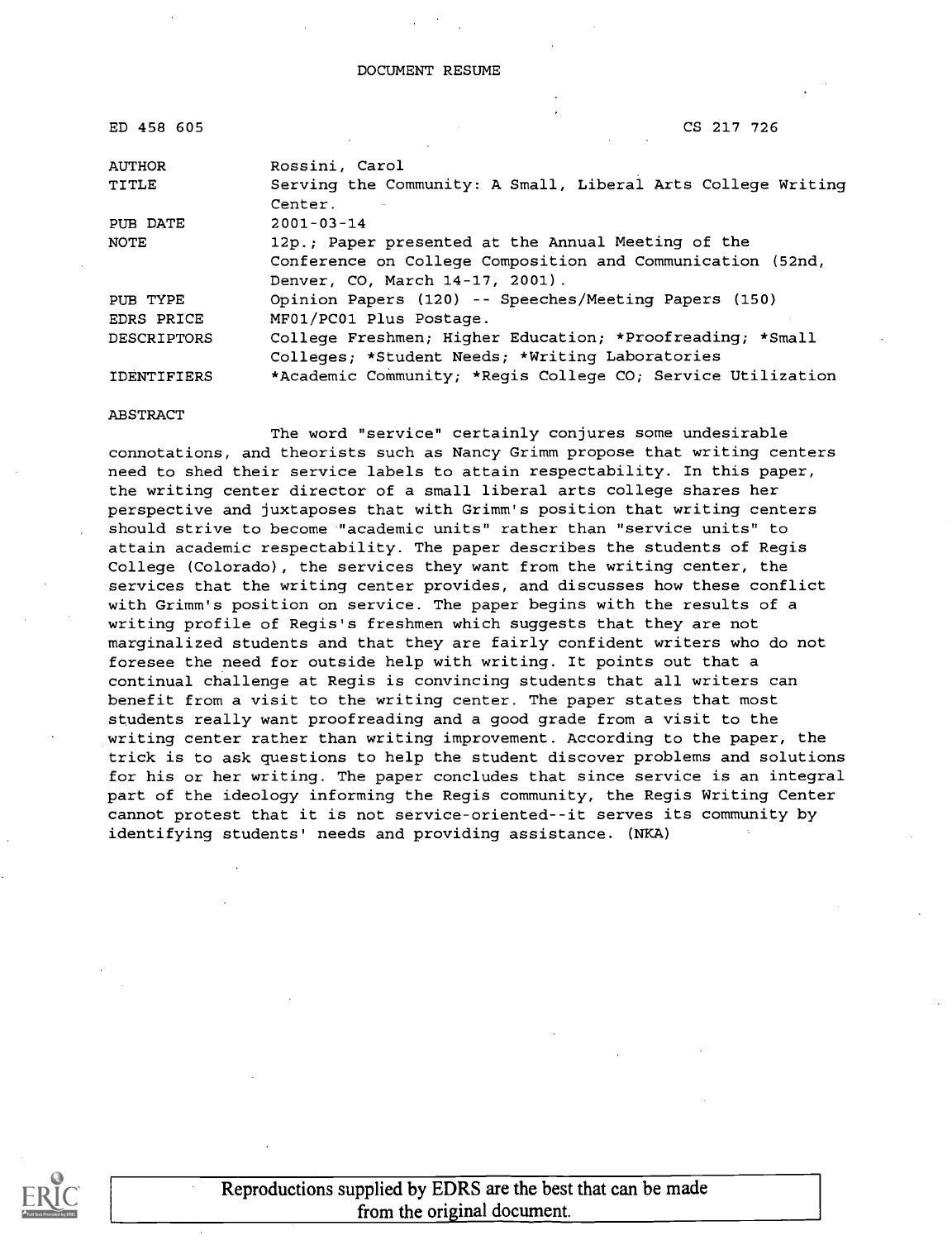Serving the Community:

A Small, Liberal Arts College Writing Center

Carol Rossini, M.A.

Writing Center Director

Regis University

Denver, Colorado

Paper Presented at the Conference on College Composition and Communication

Denver, Colorado

| U.S. DEPARTMENT OF EDUCATION<br>Office of Educational Research and Improvement<br>EDUCATIONAL RESOURCES INFORMATION<br><b>CENTER (ERIC)</b><br>This document has been reproduced as<br>received from the person or organization<br>originating it. | March 14, 2001 | PERMISSION TO REPRODUCE AND<br>DISSEMINATE THIS MATERIAL HAS<br><b>BEEN GRANTED BY</b><br>A Rossini |
|----------------------------------------------------------------------------------------------------------------------------------------------------------------------------------------------------------------------------------------------------|----------------|-----------------------------------------------------------------------------------------------------|
| Minor changes have been made to<br>improve reproduction quality.                                                                                                                                                                                   |                |                                                                                                     |
| Points of view or opinions stated in this<br>document do not necessarily represent<br>official OERI position or policy.                                                                                                                            |                | TO THE EDUCATIONAL RESOURCES<br><b>INFORMATION CENTER (ERIC)</b>                                    |

- O This document has been reproduced as received from the person or organization originating it.
- O Minor changes have been made to improve reproduction quality.

7726

**C** Department Points of view or opinions stated in this document do not necessarily represent official OERI position or policy.

2 BEST COPY AVAILABLE

ED 458 605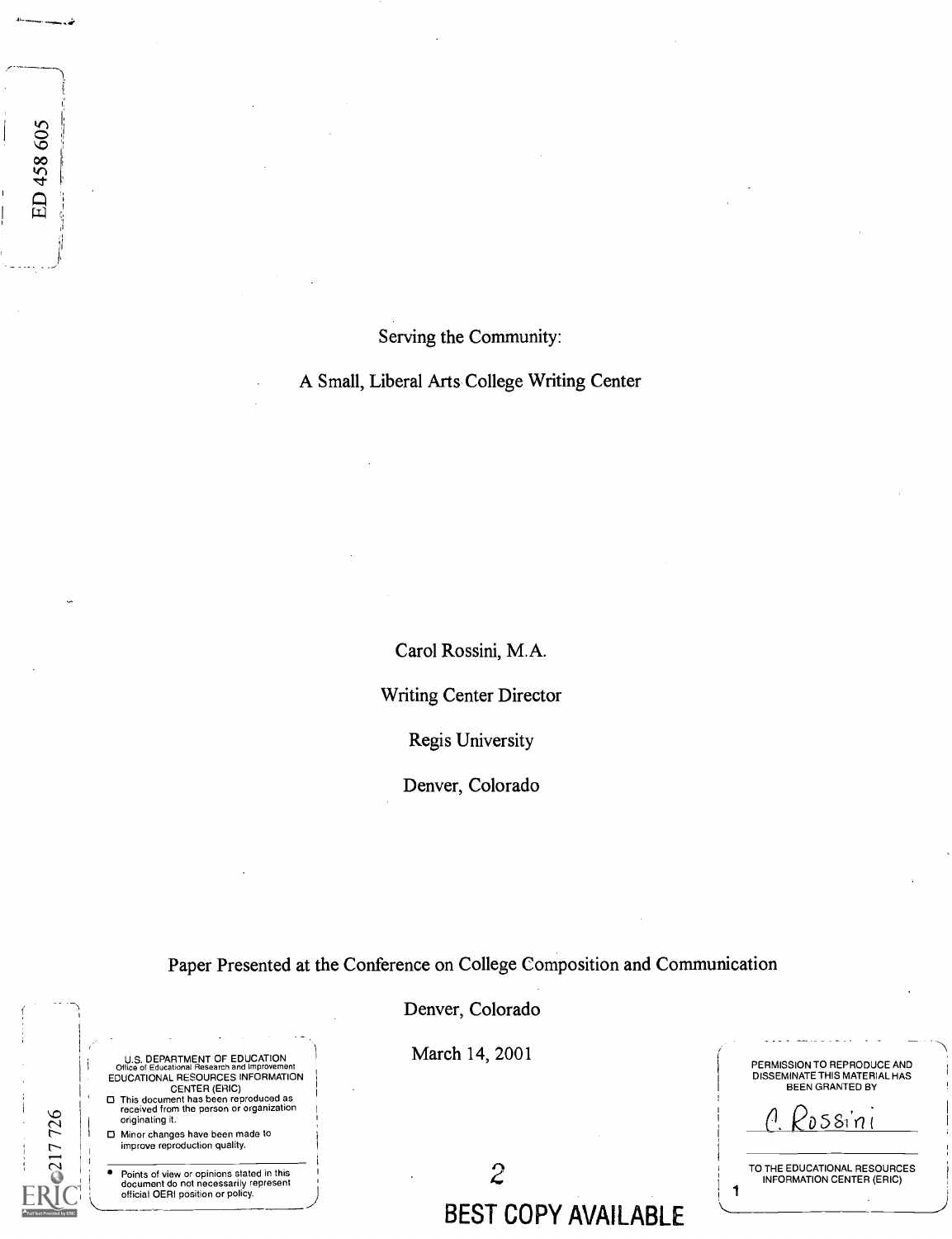Carol Rossini, M.A. Writing Center Director Regis University Denver, CO

#### Serving the Community:

#### A Small, Liberal Arts College Writing Center

Service...servants...slaves. In service industries, workers flip hamburgers or tend a cash register or clean hotel rooms. The word "service" certainly conjures some undesirable connotations, and theorists such as Nancy Grimm propose that writing centers need to shed their service labels in order to attain respectability. What if, however, the writing center is situated in an institution whose motto is "Men and women in service of others"? What if the students request services such as proofreading? As the writing center director of a small, liberal arts school, I would like to share my perspective and juxtapose that with Grimm's position that writing centers should strive to become "academic units" rather than "service units" in order to attain academic respectability.<sup>1</sup> I will describe the students of Regis College, the services that they want from the writing center, the services that the writing center provides, and I will discuss how these conflict with Grimm's position on service.

Let's begin with the students of Regis College. They are confident about their writing. In the first few weeks of fall semester, freshmen complete the Cooperative Institutional Research Project (CIRP), and the results that pertain to the writing center are as follows:

<sup>&#</sup>x27;Nancy Maloney Grimm, "Rearticulating the Work of a Writing Center," CCC 47.4 (December 1996): 534.

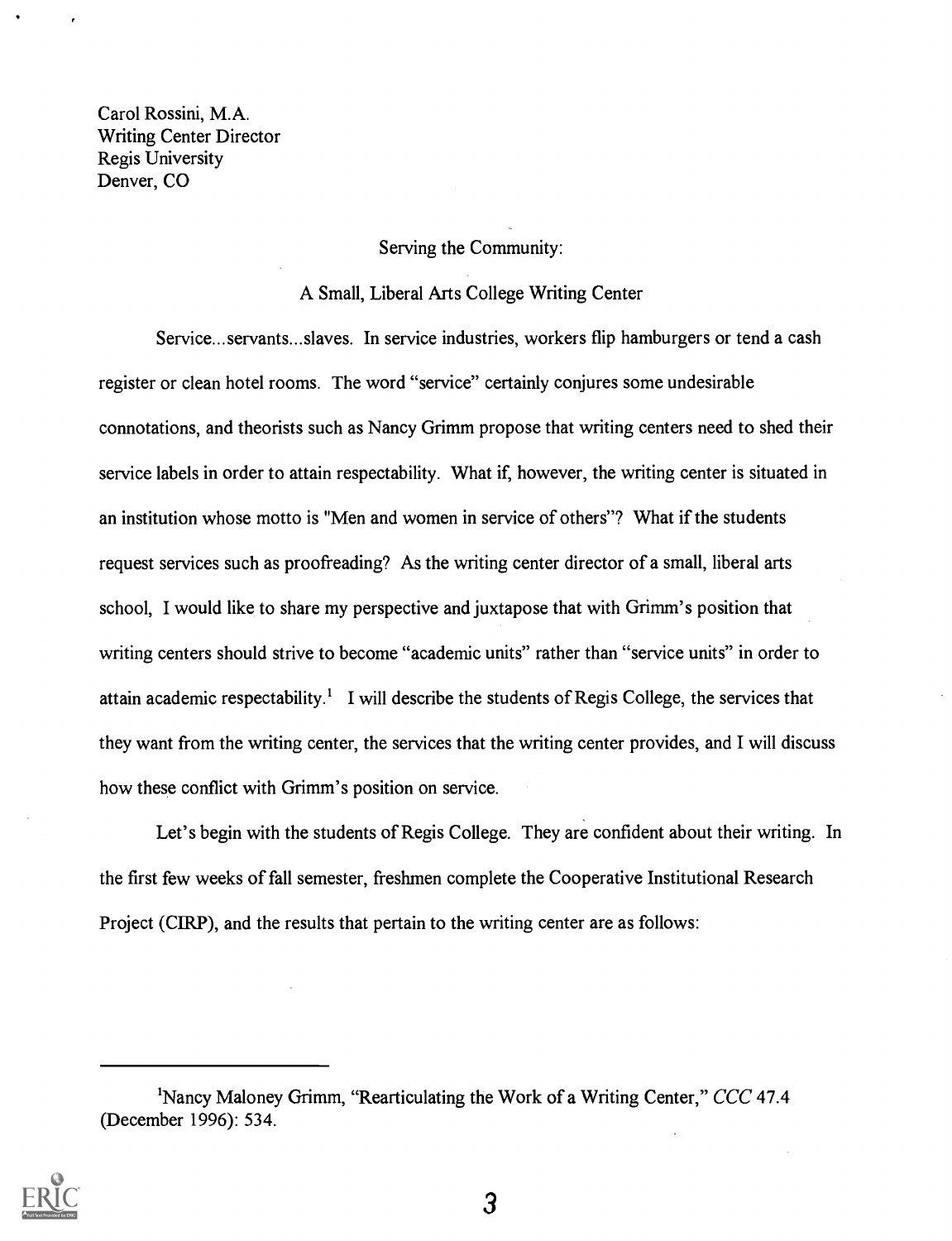## Cooperative Institutional Research Project (CIRP)

| <b>Statement</b>                                               | $\frac{0}{0}$ |
|----------------------------------------------------------------|---------------|
| English is native language                                     | 95.3          |
| White/Caucasian                                                | 88.5          |
| U.S. citizen                                                   | 96.3          |
| Age 18-19 years old                                            | 95.6          |
| Average grade of A in high school                              | 41.2          |
| Average grade of B in high school                              | 49.7          |
| One to four AP courses taken in high school                    | 48.0          |
| Writing ability self-rated in top 10% compared to peers        | 46.0          |
| Tutoring or remedial help for writing needed in the past       | 10.7          |
| Tutoring or remedial help for writing may be needed in college | 20.4          |

#### Fall 2000 (299 Students)

This profile suggests that Regis freshmen are not marginalized students and that they are fairly confident writers who do not foresee the need for outside help with writing. Likewise, Wendy Bishop reported in 1990 that 38% of the students at the University of Alaska Fairbanks hadn't visited the writing center because they "didn't need to" (p. 35).<sup>2</sup> A continual challenge at Regis is convincing students that all writers benefit from a visit to the writing center.

This confidence of freshman writers that is evident in the CIRP study is also demonstrated in their evaluations of Freshman Seminar, which is the writing-intensive course that all freshmen

<sup>2</sup>Wendy Bishop, "Bringing Writers to the Center: Some Survey Results, Surmises, and Suggestions," Writing Center Journal 10.2 (Spring-Summer 1990): 35.

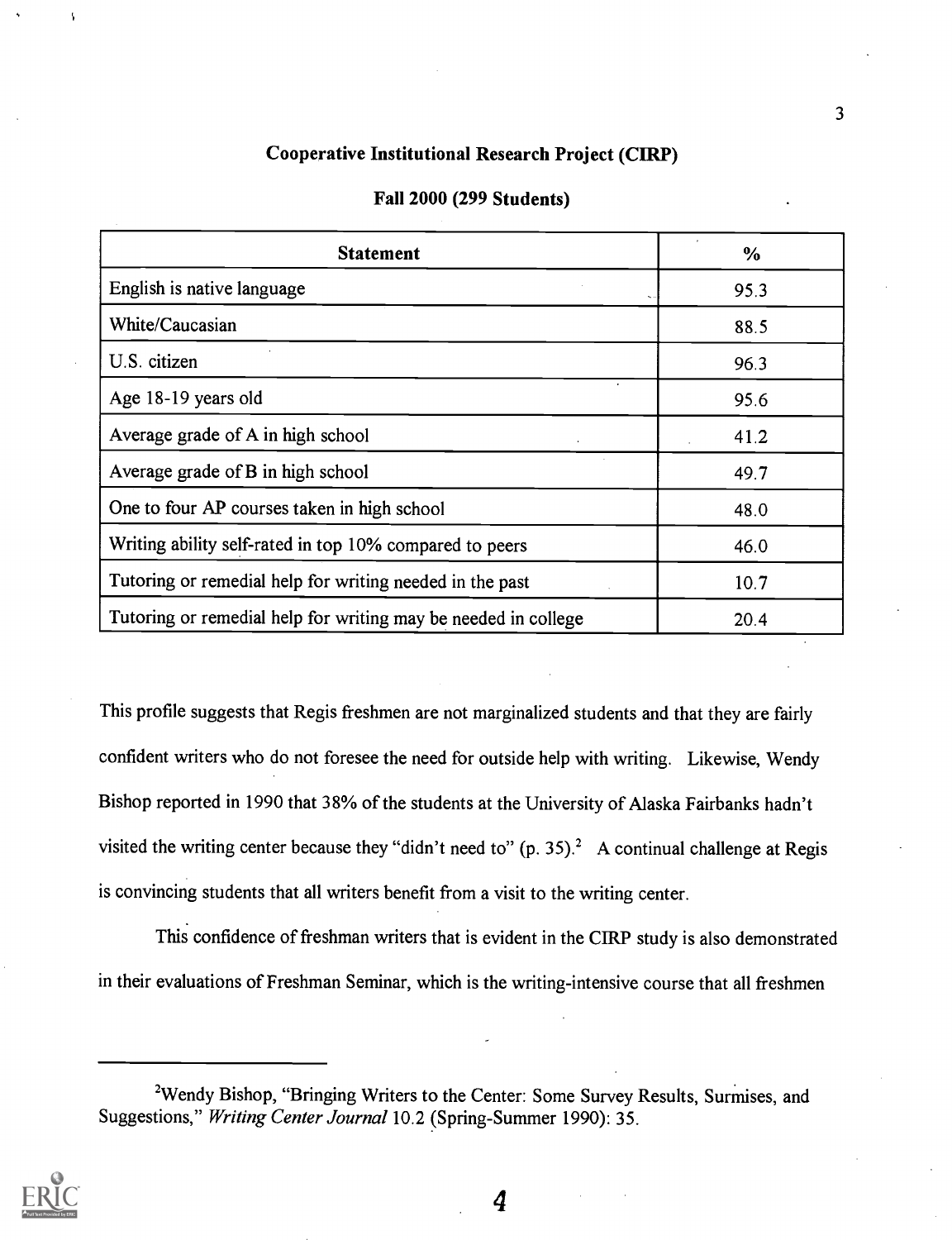must take in their first semester. The course evaluation is performed at the end of the semester, and the self-reported results concerning writing ability for fall 2000 are as follows:



Freshman Seminar Evaluations, FOO Writing Ability (279 Total)

Comparing this to the C1RP study, we see that by the end of fall semester, 75% of the freshmen feel confident about their writing compared to 46% at the beginning of the semester.

If the students are this confident, who comes to the writing center, and what type of help do they want? The answers are found in the writing center's random surveys filled out by approximately 50 students each semester:



Students who visit the writing center are somewhat less confident than the freshmen, but 87% of them feel at least okay about their writing.



í,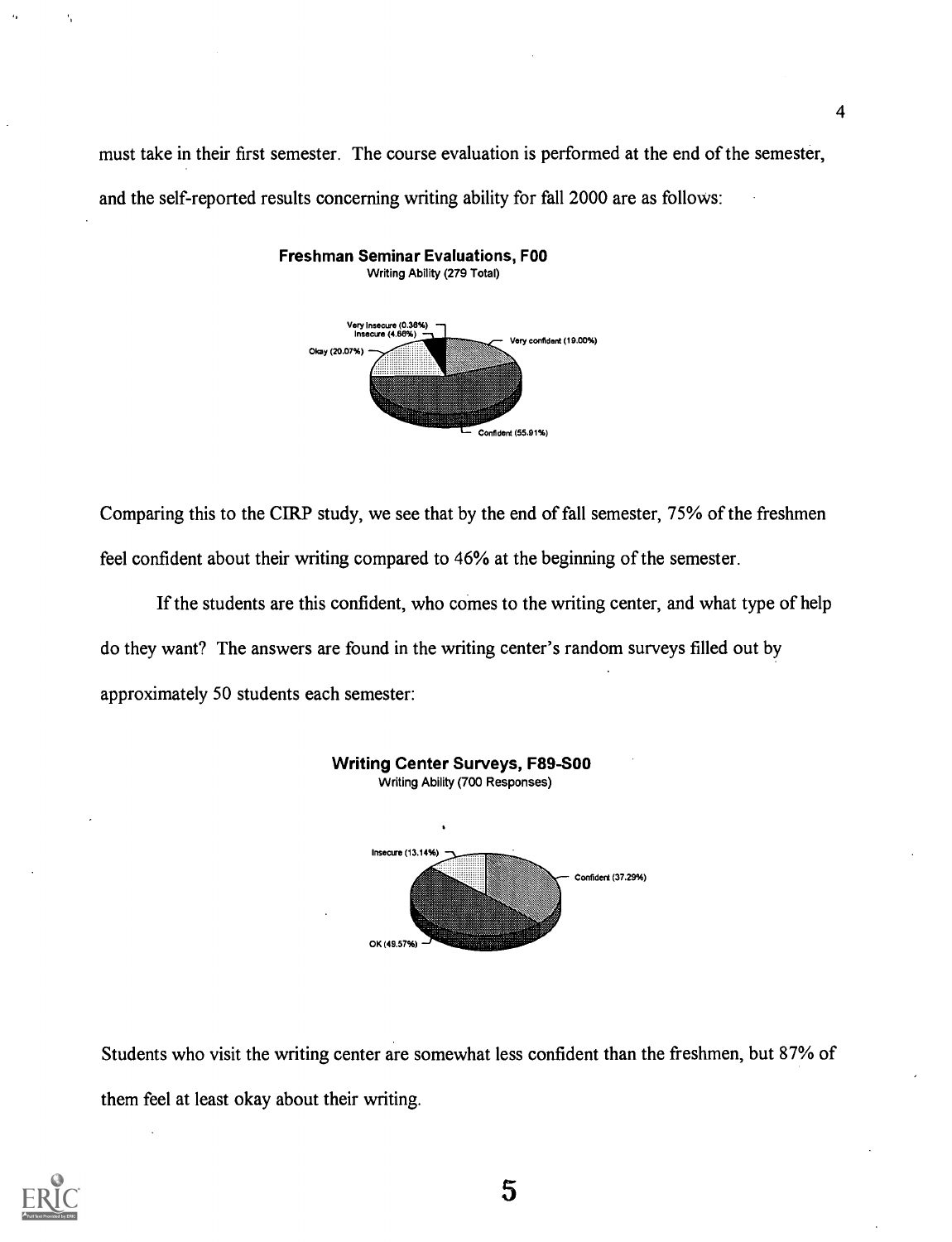

Writing Center Surveys, F89-S00

Looking at the type of help these students want, we see that two are dominant: proofreading and organization. Because proofreading is connected with the service image of writing centers, this will be my focus.

Given the confidence of the Regis writers, it is perhaps not surprising that most students who come to the writing center want proofreading. Obviously, however, there is another factor besides their confidence: They want good grades. This motivation is described by Stephen North, who found that students at the University of Albany were more interested in getting a good grade on a particular piece of writing than in achieving long-term improvement.<sup>3</sup> I suspect that Regis students feel the same.

Whether it's their desire for a better grade or because of their confidence, Regis students clearly want proofreading, so we don't turn them away with the curt response that "we don't do that." Instead, we look at this as an opportunity to teach grammar in the context of the student's writing, rather than through workbooks or exercises. With the student at his or her side, the

<sup>&</sup>lt;sup>3</sup>Stephen North, "Revisiting 'The Idea of a Writing Center," The Writing Center Journal 15.1 (Fall 1994): 10.

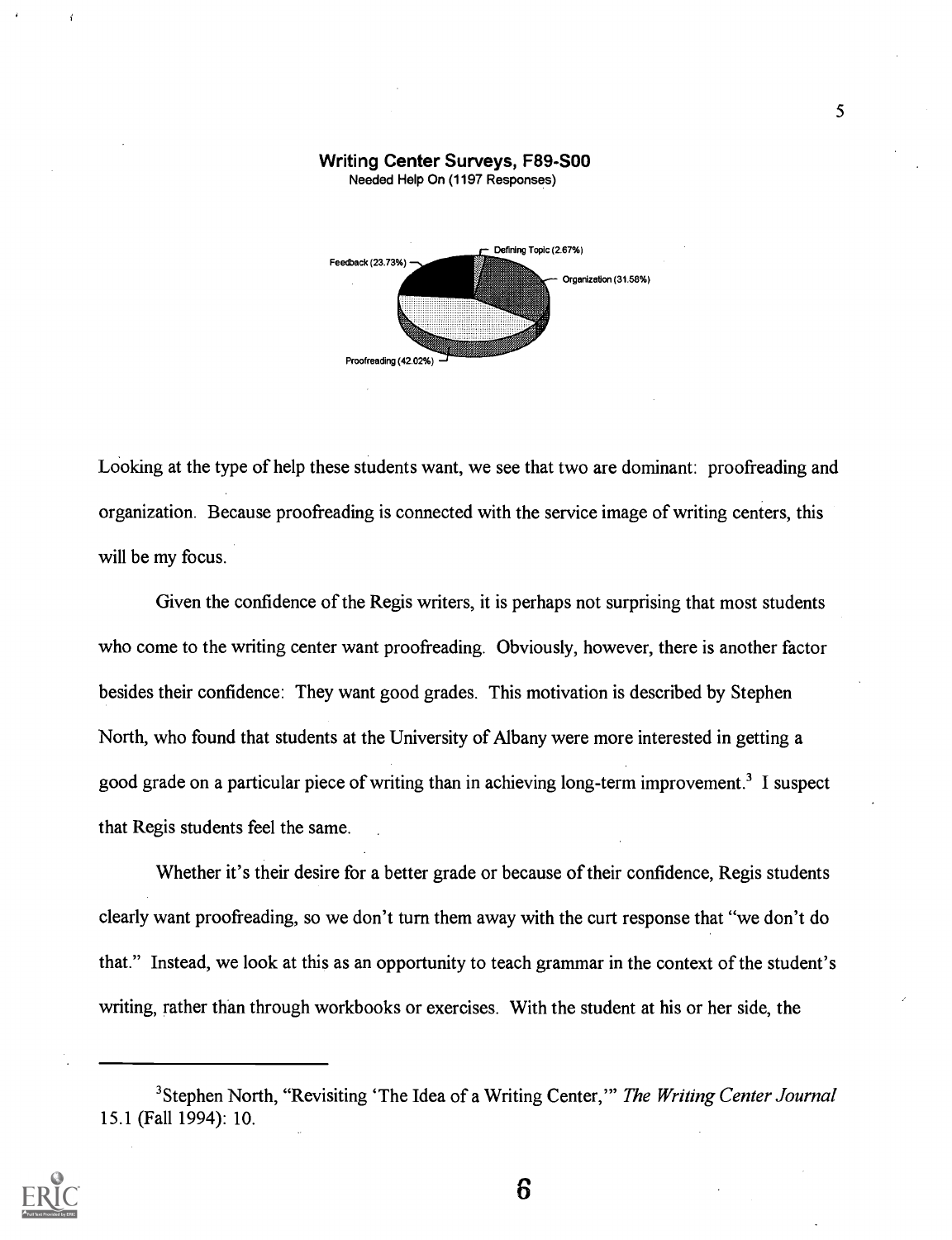consultant explains punctuation, pronouns, and passive voice, and checks MLA and APA documentation. We do not allow students to drop off their papers and pick up a corrected version an hour later; we always work personally with students.

Yet, proofreading, which is closely connected with the image of writing centers as services, often is not enough help. From anecdotal comments of faculty and from my twelve years working in the writing center, I know that students' writing often needs more than merely correcting surface errors. Thus, while we offer proofreading, our main focus in every session is effective communication. After all, a perfectly punctuated paper that is devoid of ideas is no prize, so consultants first make sure that a piece of writing makes sense: Does it have an effective thesis? Does an argument have reasons and acknowledge the opposing view? Is the proper audience addressed? Is there a topic sentence for paragraphs, and are paragraphs used where the reader expects them? These may well be conventions from the Western, hegemonic culture, but remember that Regis students belong to this culture. So, while Regis students only want proofreading, we also give them a reader's feedback.

What problems arise with offering proofreading as a service? First, we must always be aware of the fine line described by Molly Wingate that separates our work from the student's.<sup>4</sup> As much as the term "collaborative learning" is bandied about, faculty want to see the work of the student, not the consultant. We ask questions to help the student discover problems and solutions, but we sit on our hands and bite our tongues when we see a great way to improve the paper that the student does not see. Second, we make sure that we are teaching, even though

7



<sup>&</sup>lt;sup>4</sup>Molly Wingate, "What Line? I Didn't See Any Line," A Tutor's Guide: Helping Writers One to One, ed. Ben Rafoth (Portsmouth, NH: Boynton/Cook, 2000) 9-16.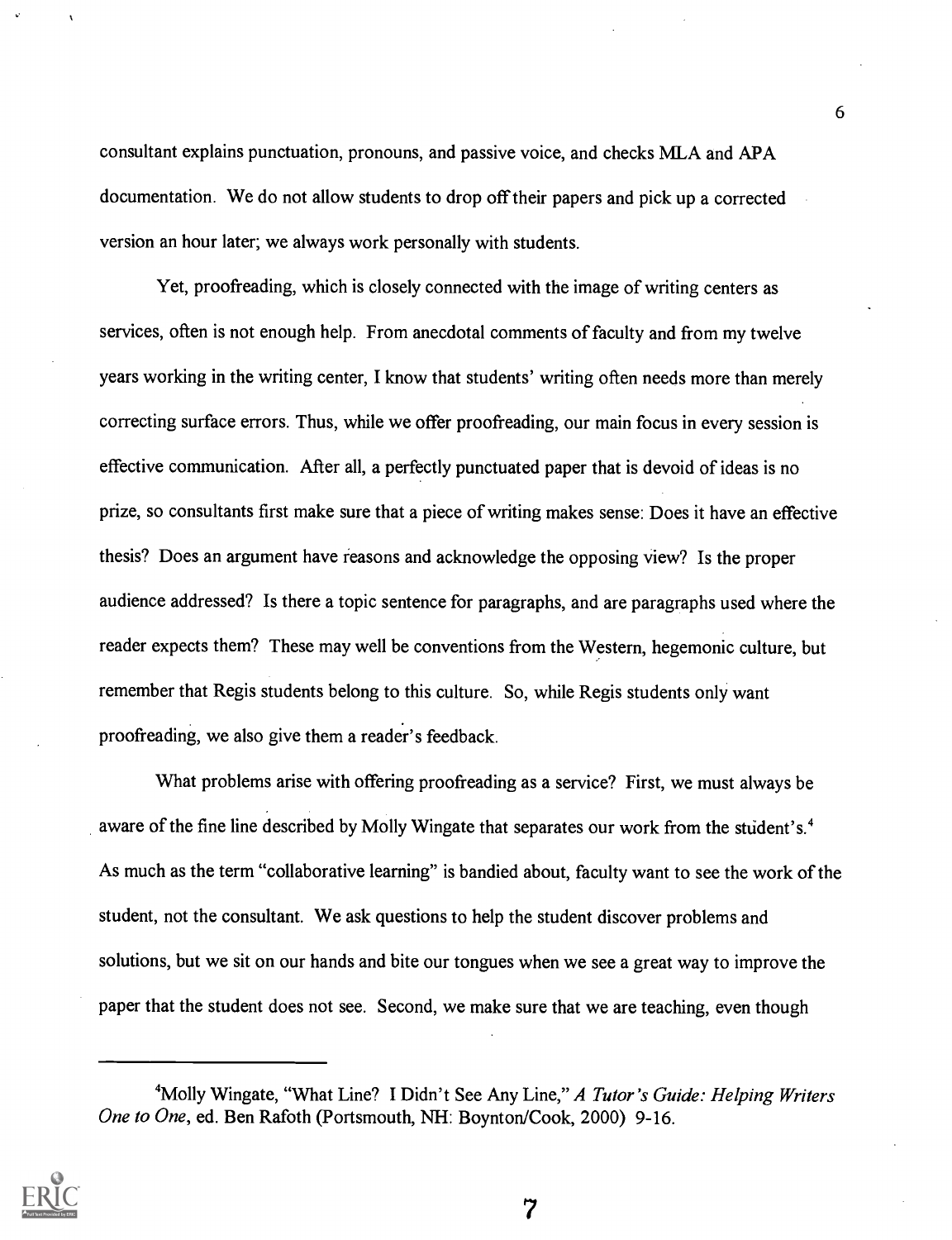peer tutoring handbooks specifically warn that writing consultants should not be surrogate teachers. Again, mere proofreading reflects only the consultant's expertise while teaching mechanics and usage improves the writer's ability to apply conventions in their future writing. Third, we must avoid the fix-it-shop image of writing centers. Obviously, given the confidence that Regis students have in their writing, they don't want to be considered broken writers who need remedial services, and neither does the writing center want to be considered a repair shop rather than a community of writers. Fourth, no writing consultant can catch every error and assume the mantle of a writing expert, a "Grammar God," as Beth Rapp Young characterizes this aura of infallibility.<sup>5</sup> Our writing consultants are peer readers, not experts, but they are more versed in and intrigued by the intricacies of language than most students.

Let me now return to the problem I posed at the beginning: Does offering proofreading place the Regis Writing Center in Grimm's "subordinate service position"?<sup>6</sup> My answer is a qualified "yes." Even though proofreading is associated with the type of drudge work that servants perform, I believe it is an integral part of writing. I believe, as does Grimm, that students must learn to edit and proofread because, without those skills, they are perceived as less literate, a finding that Maxine Hairston reported in the 1980s.<sup>7</sup> I go even further than Grimm, however, because I also believe that proofreading your own work is nearly impossible to do effectively, so writing centers should offer this assistance. As Joan Hawthorne of the University of North

 $M<sup>7</sup>$ Maxine Hairston, "Not All Errors Are Created Equal: Nonacademic Readers in the Professions Respond to Lapses in Usage," College English 43.8 (December 1981): 794.



8

<sup>&</sup>lt;sup>5</sup>Beth Rapp Young, "Can You Proofread This?," A Tutor's Guide: Helping Writers One to One, ed. Ben Rafoth (Portsmouth, NH: Boynton/Cook, 2000) 111-18.

<sup>&#</sup>x27;Grimm, "Rearticulating," 524.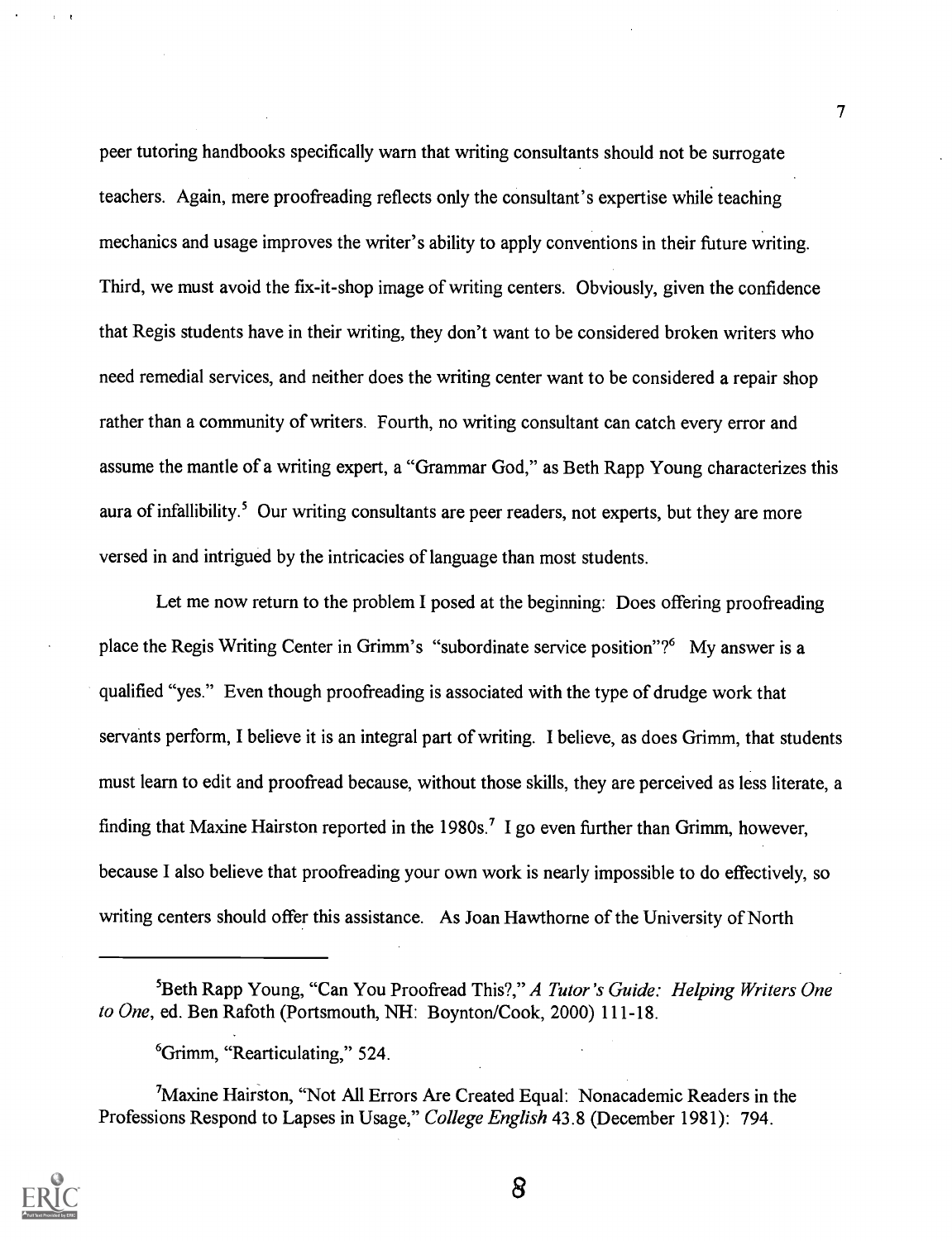Dakota states, writing centers that focus on students' needs must offer a variety of services, including proofreading if that is what the students need.<sup>8</sup> Writing centers may risk their scholarly reputation by offering proofreading as a service, but minimizing surface errors is an essential part of writing.

The larger question, of course, is whether writing centers should be viewed as services rather than as scholarly, academic units. The danger of being labeled a service is lack of respect. One posting on the Wcenter listserve described writing centers as the "footstools of academia,"<sup>9</sup> and Neal Lerner states that Writing center directors are often viewed as administrators, not as teachers or scholars.<sup>10</sup> In the academic hierarchy, neither a footstool nor an administrator garners much respect.

This theoretical opposition to service presents a quandary for me, however, because service is integral to Regis. The school's motto is "Men and women in service to others," and this commitment to service is not merely idealistic rhetoric. In his inaugural address in 1993, Regis President Michael Sheeran, S.J., charged not only students to serve but also the faculty and staff to serve one another. The president carries out this vision of service at his monthly birthday celebrations for faculty and staff: The president serves cake and beverages and will not allow his guests to get their own refreshments. Likewise, every spring the faculty host a barbeque for the staff, making all arrangements, cooking the food, and serving drinks. These two examples of

<sup>&</sup>lt;sup>10</sup>Neal Lerner, "Confessions of a First-Time Writing Center Director," The Writing Center Journal 21.1 (Fall/Winter 2000): 31.



8

<sup>&#</sup>x27;Joan Hawthorne, "We don't proofread here': Re-visioning the writing center to better meet student needs," The Writing Lab Newsletter 23.8 (April 1999): 6.

<sup>&#</sup>x27;Karen Clark, "Query about title of Director," Wcenter listserve (2/22/01).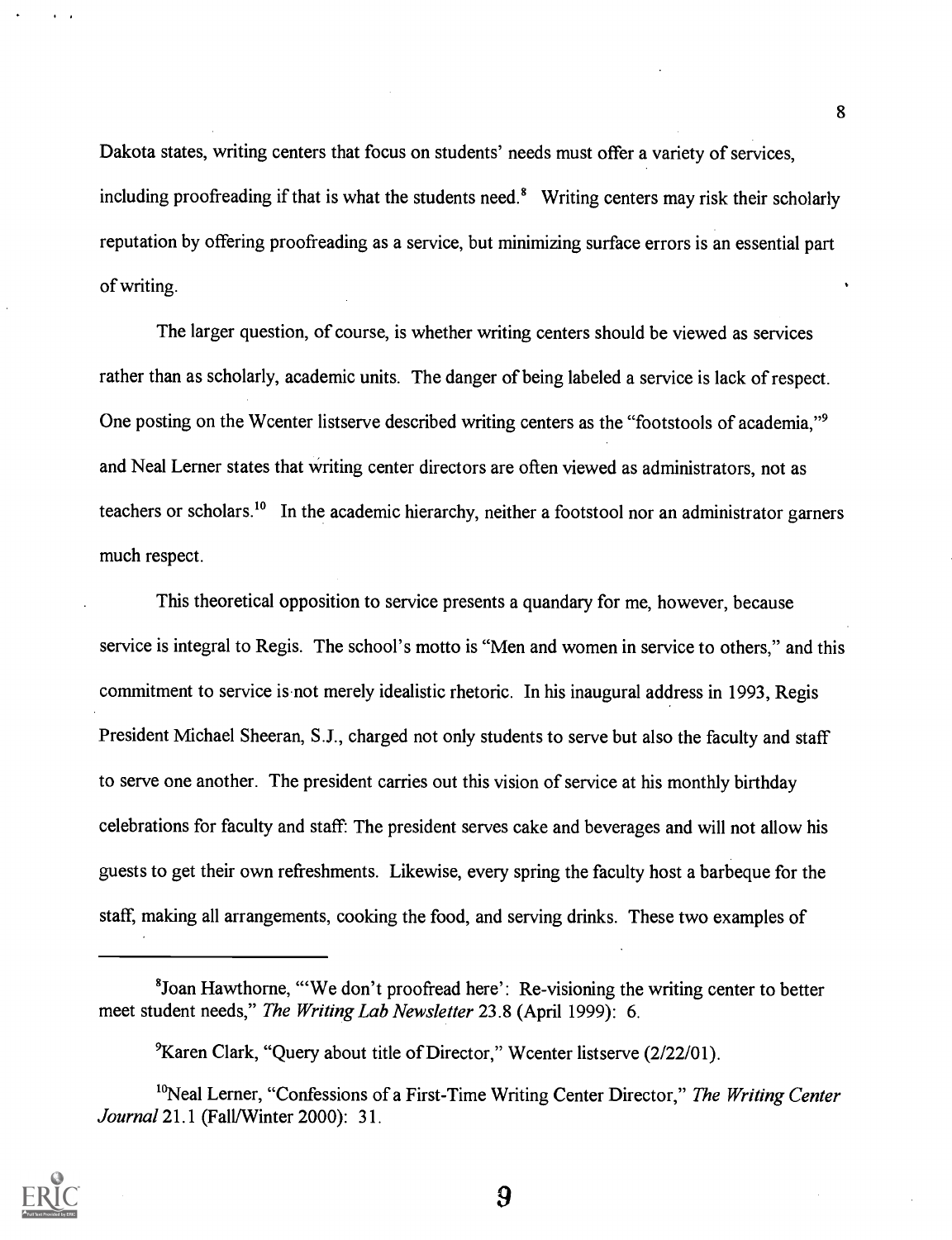service are perhaps symbolic, but they are also an effective yet subtle reminder of the school's motto. Regis' spirit of service is more overt in areas such as the service learning component of courses, or in the requirement that students perform volunteer service in order to be accepted into the honor society, or in the annual faculty/staff awards for service that are presented by the university. Thus, service is an integral part of the ideology informing the Regis community. From the president to the faculty to the students, service is expected at Regis. Given this institutionallypromoted philosophy of service to others, the Regis Writing Center cannot protest that it is not service-oriented. Rather, its primary question must be, "How can we serve?"

Grimm acknowledges that writing centers are "located within institutions and financed by institutions $<sup>11</sup>$ ...[and that] knowledge of how the system works, what the system expects, must be</sup> tempered by what writing centers learn about who students are." $12$  I believe that the Regis Writing Center is informed about who the students are and what the institution expects. This knowledge is possible because Regis College is a small division of Regis University: While over 12,000 students attend the university, Regis College has only 1,200 students, and these college students are the primary focus of the writing center. Because of its small size, the college faculty, staff, and students actually know each other: We are a community.

Thus, the Regis Writing Center serves its community by identifying students' needs and providing assistance. The students want proofreading, so we provide that service along with examining more important rhetorical concepts. The individuality–and idiosyncracy–of writing centers across the nation is well known: Writing centers are not fimgible. Nonetheless, one



 $\pm 0$ 

 $<sup>11</sup>$ Grimm, "Rearticulating," 541.</sup>

<sup>&</sup>lt;sup>12</sup>Grimm, "Rearticulating," 534-35.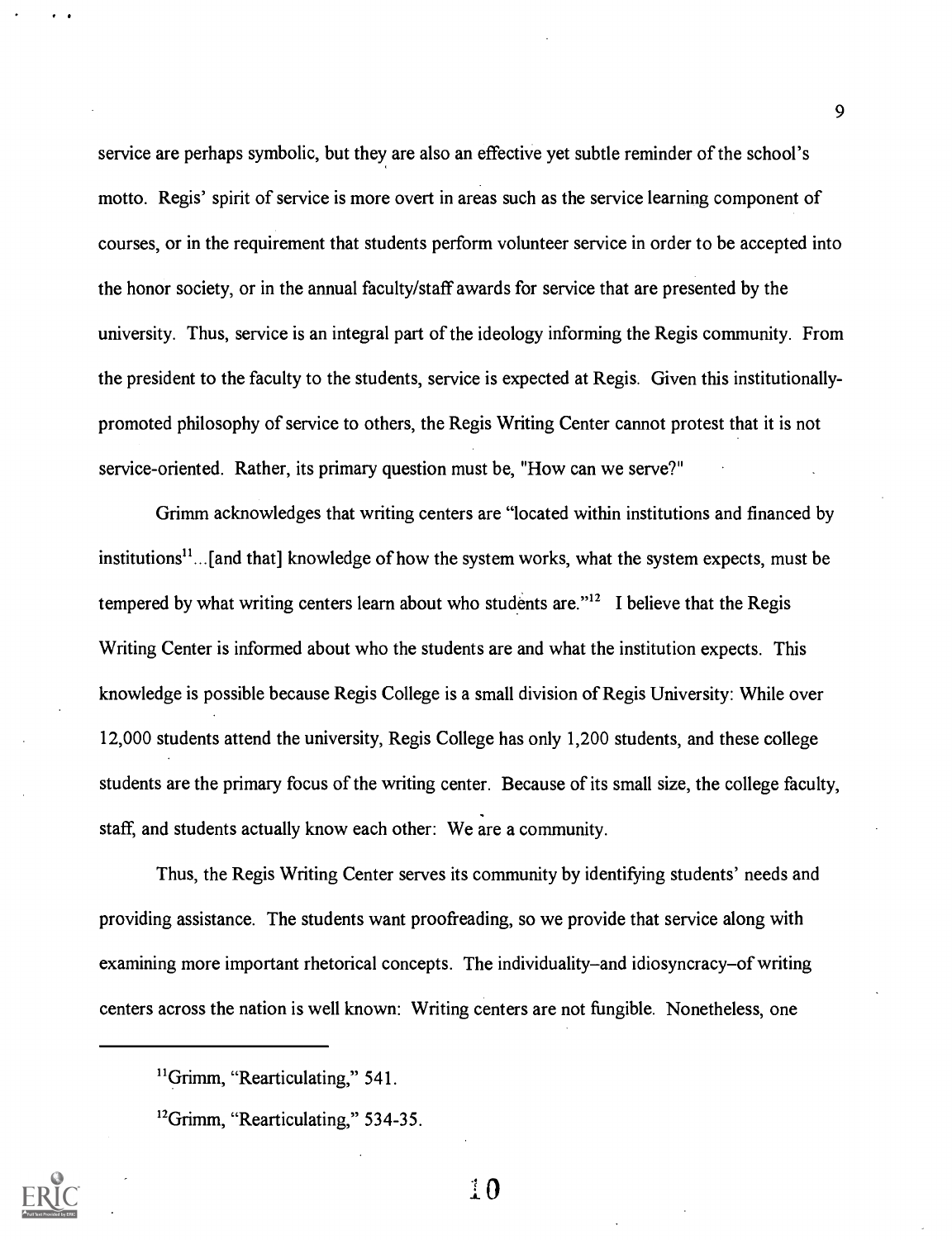would think that the negative concept of service would be held in common by all writing center directors. After all, no one aspires to be the footstool of academia. However, avoiding the service image is not possible at a campus such as Regis because, if the president is willing to serve, how can I protest that the writing center will not?

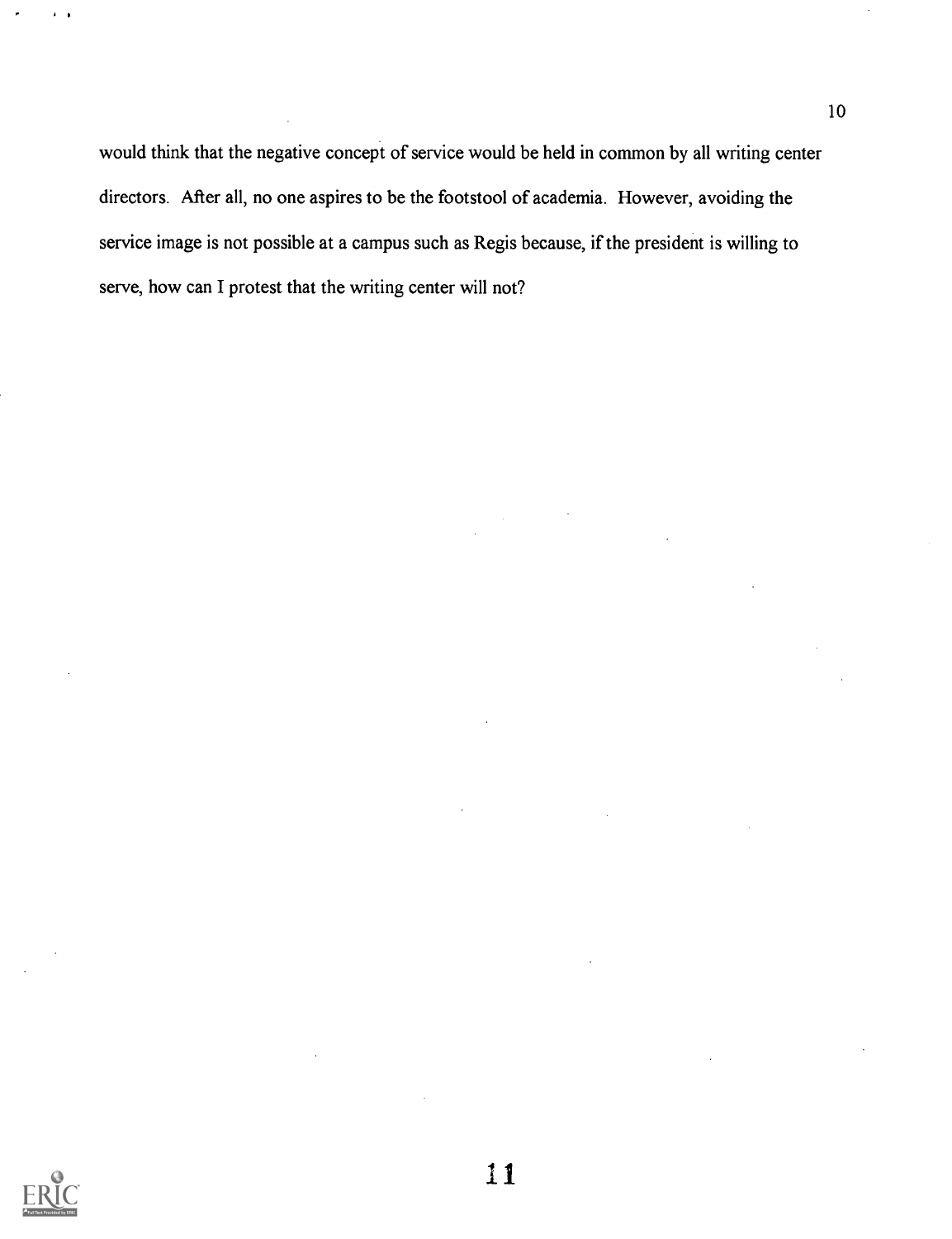#### Works Cited

- Bishop, Wendy. "Bringing Writers to the Center: Some Survey Results, Surmises, and Suggestions." The Writing Center Journal 10:2 (Spring-Summer 1990): 31-44.
- Clark, Karen. Query about the title of director. Wcenter listserve. February 22, 2001. <http://english.ttu.edu/wcenter>.
- Grimm, Nancy Maloney. "Rearticulating the Work of a Writing Center." CCC 47.4 (December 1996): 523-548.
- Hairston, Maxine. "Not All Errors Are Created Equal: Nonacademic Readers in the Professions Respond to Lapses in Usage." College English 43.8 (December 1981): 794- 806.
- Hawthorne, Joan. "'We don't proofread here': Re-visioning the writing center to better meet student needs." The Writing Lab Newsletter 23.8 (April 1999): 1-7.
- Lerner, Neal. "Confessions of a First-Time Writing Center Director." The Writing Center Journal 21:1 (Fall/Winter 2000): 29-48.
- North, Stephen. "Revisiting 'The Idea of a Writing Center." The Writing Center Journal (Fall 1994): 7-19.
- Wingate, Molly. "What Line? I Didn't See Any Line." A Tutor's Guide: Helping Writers One to One, ed. Ben Rafoth. Portsmouth, NH: Boynton/Cook, 2000. 9-16.
- Young, Beth Rapp. "Can You Proofread This?" A Tutor's Guide: Helping Writers One to One, ed. Ben Rafoth. Portsmouth, NH: Boynton/Cook, 2000. 111-118.



 $\blacksquare$